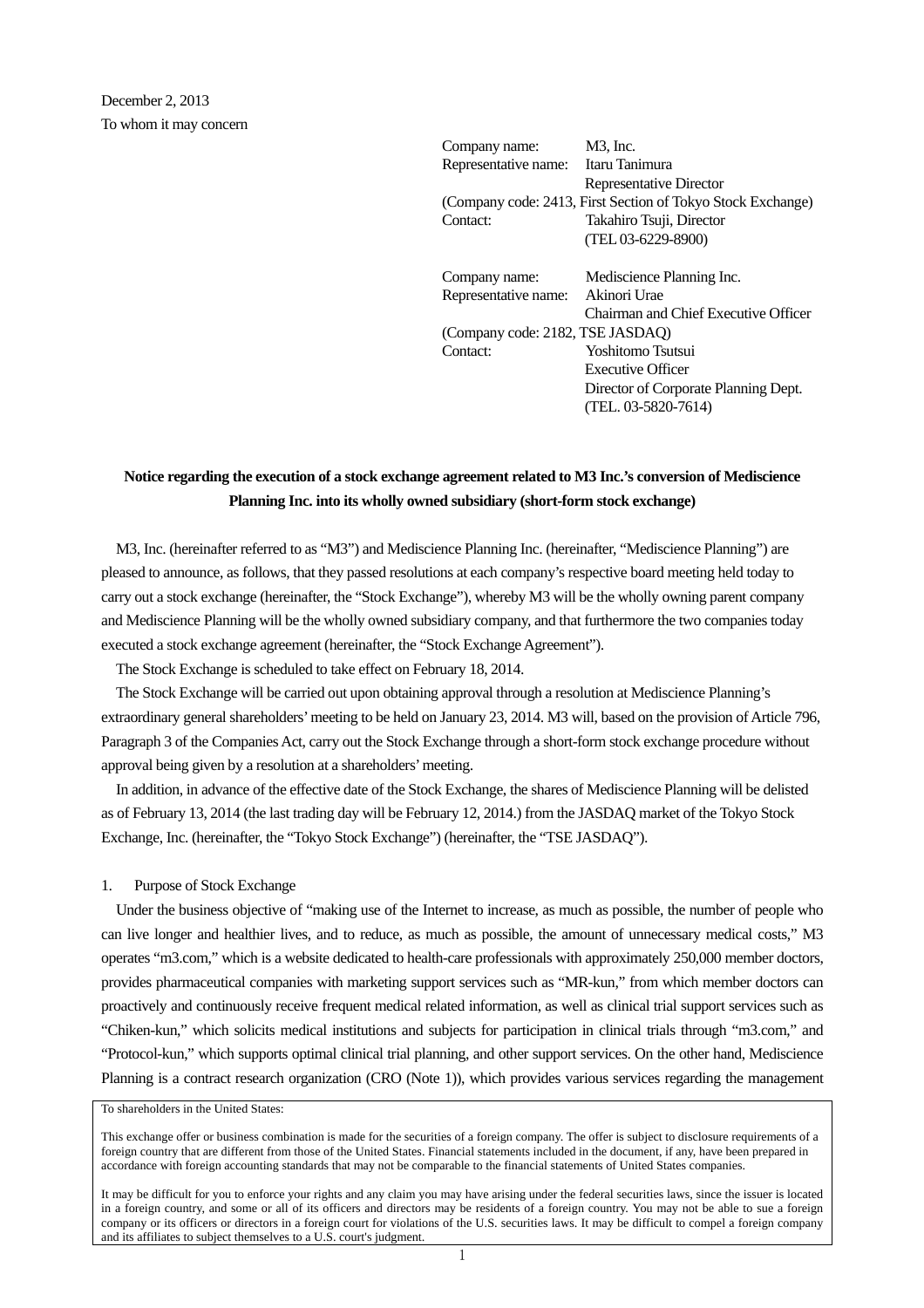and operation of clinical trials through contracts with pharmaceutical and other companies, conducts monitoring businesses ranging from phase I clinical trial to post-marketing clinical trial and global clinical trial, data management and statistical analysis businesses, quality control and quality assurance businesses, and pharmacovigilance business, etc., and is also expanding into the contract sales organization (CSO) business (Note 3), whereby contract MRs (medical representatives) (Note 2) are dispatched to pharmaceutical companies, etc.

With the aim of promoting the acceleration of efficient clinical trial support businesses through the utilization of the Internet and the increased added value of the CSO business, M3 concluded in May 2012 a capital and business alliance agreement with Mediscience Planning, which in addition to the CRO business that provides various services in the field of clinical trial support, also conducts the CSO business, in order to jointly conduct business operations based on the strengths of both companies, and acquired 649,400 shares of Mediscience Planning (ownership percentage of shares to the total number of outstanding shares: 25.00%). Since then, M3 has made efforts to create synergies, such as building a cooperative system in October of the same year among M3, Mediscience and MIC Medical Corporation, which is a subsidiary of M3, taking advantage of both company groups' resources and expertise, especially in making clinical trials more efficient using the Internet, increasing the added value of contract MRs, effectively using human resources including CRAs (Note 4), sharing of sales information, joint proposals, etc.

Because, in recent years, the pharmaceutical industry has continued to face a challenging business environment, including stricter standards for approval and facilitation of reviews of the medical-care system, in addition to the fact that it has become difficult to launch new medicines, pharmaceutical companies have strengthened research and development on new drugs and have taken steps to enhance pipelines and concentrate management resources. Given this environment of the pharmaceutical industry, while it is expected that the need for clinical development support from pharmaceutical companies will continue, it is also expected that there will be a differentiation of CROs based on an increase in the size of projects, an increase in the number of global clinical trials, and insights into special regions. In addition, also in the CSO business, there is a need for more efficiency in the sales and marketing activities of contracting MRs and further increases in productivity.

While both companies have until now had a collaborative relationship, such as through the secondment of CRAs from MIC Medical Corporation, which is a consolidated subsidiary of M3, to Mediscience Planning, the secondment of CRAs from Mediscience Planning to Mebix, Inc., which is a consolidated subsidiary of M3, etc., in order to respond to the recent rapidly changing market environment and further expand business, it is vital for both companies to build a robust system that enables them to make the most of the management resources of both companies and to make management decisions more expeditiously, such as sharing a long-term vision and strategies, going ahead with developing and providing services tailored to customer needs including pharmaceutical companies, etc. From such a perspective, we have judged it to be optimal that M3 should convert Mediscience Planning into a wholly owned subsidiary.

Through the unification of business management via the Stock Exchange, M3 will be able to acquire human resources such as CRAs in the CRO business and expertise of global clinical trials and provide marketing support by contracting MRs to pharmaceutical companies in the CSO business while Mediscience Planning will be able to differentiate itself by providing services in combination with the Internet in the CRO and CSO businesses, thus contributing largely to enhancing the value of both companies. Specifically, it will be possible to pursue the following synergies :

- (i) Increase in productivity such as increase in the utilization rate resulting from the sharing of human resources, including both companies' CRAs, strengthening of the ability to procure orders for large-scale projects backed by extensive human resources, etc., securing excellent human resources, and enhancing the human resource development system through tie-ups within group companies.
- (ii) Make the clinical trial process more efficient by combining "Chiken-kun," which is a clinical trial support service that solicits medical institutions and subjects for participation in clinical trials through m3.com and operational expertise in the CRO business, and increase productivity by strengthening responses to rare diseases, etc.
- (iii) Provide services to second high value-added contract MRs who have acquired skills to utilize the Internet such as m3.com, etc., and increase productivity through the provision, etc., of marketing support services with one-stop services ranging from those related to the Internet to real detailing to pharmaceutical companies.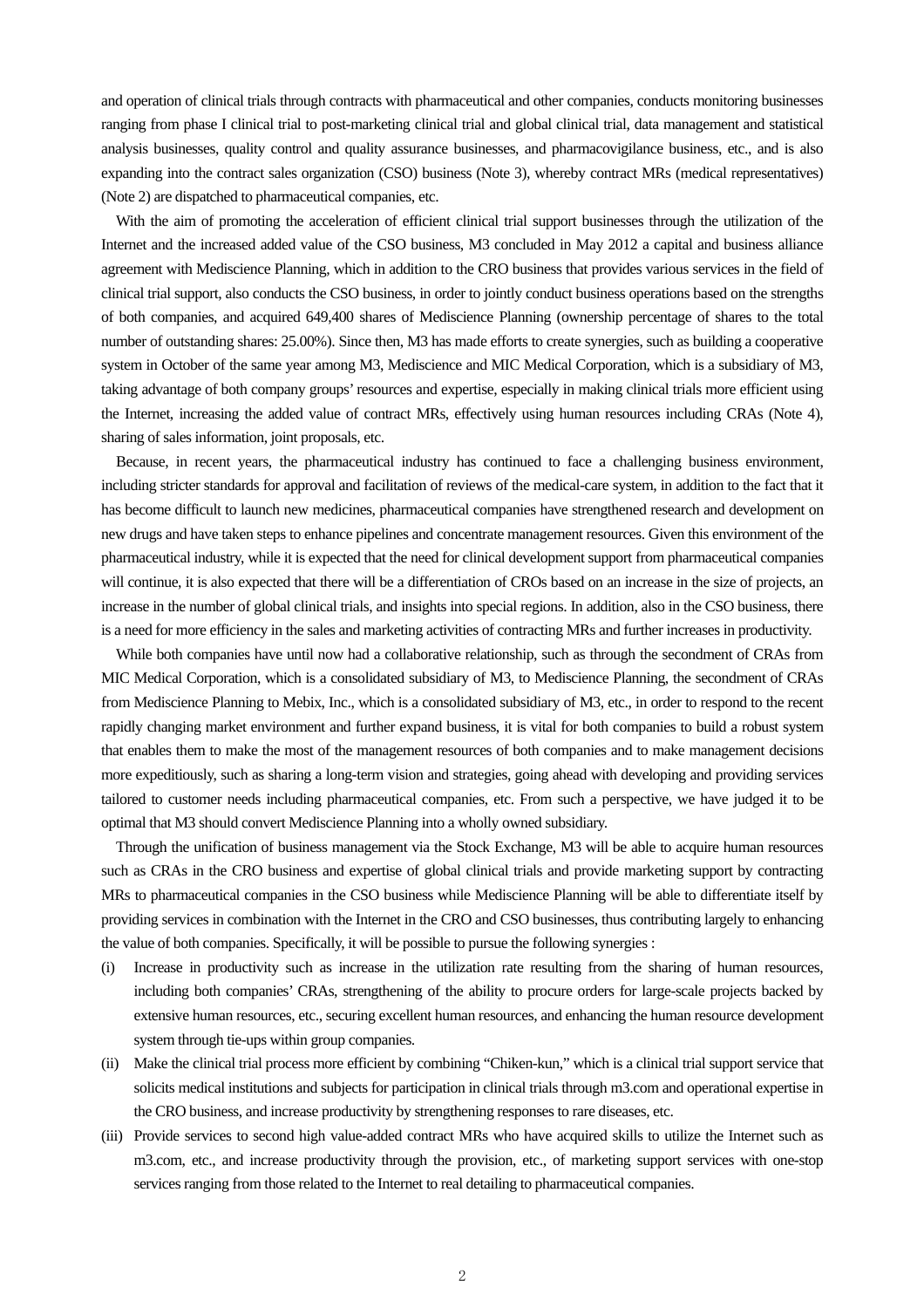## (Note 1) CRO

 A Contract Research Organization (CRO) is an organization that conducts commissioned businesses related to drug development and is commissioned to conduct all or part of various businesses regarding the operation of clinical trials carried out by pharmaceutical companies.

(Note 2) Contract MR

This means a Medical Representative (MR) belonging to the CSO business.

## (Note 3) CSO business

The Contract Sales Organization (CSO) business is conducted by accepting the commissioning of sales activities and marketing business to medical institutions on pharmaceuticals, medical devices, etc. Although these are generally conducted by pharmaceutical companies' MRs, a CSO hires MRs independently and conducts specified secondment of MRs, as well as accepts business through a commission business agreement at the request of pharmaceutical companies, etc.

#### (Note 4) CRA

Clinical Research Associate (CRA) is a person in charge of trial monitoring. It is his/her main duty to monitor and verify whether or not clinical trials are carried out in compliance with the Pharmaceutical Affairs Act, GCP (Good Clinical Practices), SOP (Standard Operation Procedure), and protocol in a proper manner.

- 2. Summary of Stock Exchange
- (1) Schedule of Stock Exchange

| Date of resolution passed at the board meeting (both companies)                                                                 | December 2, 2013              |
|---------------------------------------------------------------------------------------------------------------------------------|-------------------------------|
| Date of conclusion of Stock Exchange Agreement (both companies)                                                                 | December 2, 2013              |
| Date of making available to the public the record date of extraordinary<br>general shareholders' meeting (Mediscience Planning) | December 3, 2013 (scheduled)  |
| Record date of extraordinary general shareholders' meeting<br>(Mediscience Planning)                                            | December 17, 2013 (Scheduled) |
| Scheduled date of extraordinary general shareholders' meeting<br>(Mediscience Planning)                                         | January 23, 2014 (Scheduled)  |
| Determination date of stock exchange ratio                                                                                      | February 3, 2014 (Scheduled)  |
| Last trading day                                                                                                                | February 12, 2014 (Scheduled) |
| Delisting date (Mediscience Planning)                                                                                           | February 13, 2014 (Scheduled) |
| Scheduled date when Stock Exchange will be conducted (Effective date)                                                           | February 18, 2014 (Scheduled) |

(Note 1) M3 will, based on the provision of Article 796, Paragraph 3 of the Companies Act, carry out the Stock Exchange through a short-form stock exchange procedure without approval through a resolution at a shareholders' meeting.

(Note 2) The schedule above may be changed after consultation and agreement between both companies if necessary due to necessity for the procedures of the Stock Exchange or for other reasons.

### (2) Method of Stock Exchange

This stock exchange will be carried out with M3 being the wholly owning parent company and Mediscience Planning being the wholly owned subsidiary company. M3 will carry out the Stock Exchange without approval provided by a resolution at its shareholders' meeting through a short-form stock exchange procedure based on the provision of Article 796, Paragraph 3 of the Companies Act. Mediscience Planning will carry out the Stock Exchange upon obtaining the approval of the Stock Exchange through a resolution at its extraordinary general shareholders' meeting to be held on January 23, 2014.

#### (3) Details of allotment on Stock Exchange

When carrying out the Stock Exchange, M3 will allot to shareholders of Mediscience Planning (excluding M3) immediately before the time (hereinafter, the "record time") M3 acquires all outstanding shares of Mediscience Planning (excluding shares of Mediscience Planning already owned by M3), the number of common shares of M3 arrived at by multiplying the number of common shares of Mediscience Planning they own by the stock exchange ratio calculated using the formula below: (Hereinafter, the method calculating a stock exchange ratio using this method is referred to as the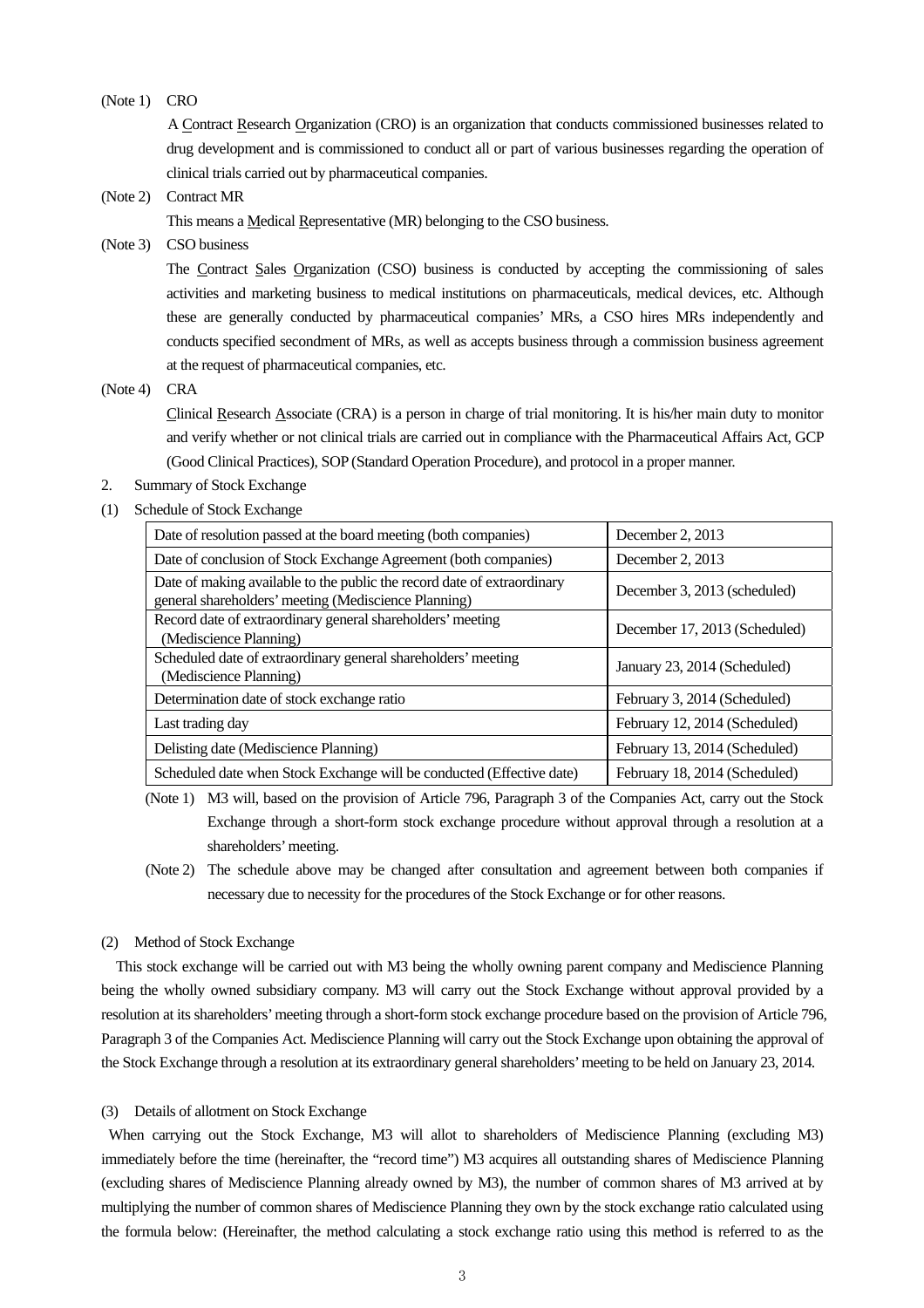"variable stock exchange ratio method.")

Stock exchange ratio = 3,500 yen (\*)/average price of common shares of M3

\*The appraised price per common share of Mediscience Planning calculated using the method stated in 3.

In the formula above, the "average price of common shares of M3" means the mean value (provided, however, that the calculation shall be made to the first decimal place and the numerical value obtained shall be rounded off to the closest whole number.) of the volume weighted average price per common share of M3 of each trading date during a period of 5 trading dates (excluding, however, days on which no trading is carried out) from and including January 27, 2014 to and including January 31, 2014 in the First Section of the Tokyo Stock Exchange.

#### (Note 1) Method of calculating stock exchange ratio

The stock exchange ratio is calculated to the fifth decimal place and is rounded to the nearest  $4<sup>th</sup>$  decimal place.

(Note 2) Number of shares to be distributed by the stock exchange, etc.

M3 will distribute the number of common shares arrived at by multiplying the total number of common shares owned by shareholders (excluding M3) of Mediscience Planning at the record time by the stock exchange ratio above, to such shareholders. M3 will issue new common shares when distributing shares through the Stock Exchange. Meanwhile, Mediscience Planning will retire all treasury shares (including those to be acquired by Mediscience Planning through the purchase of shares regarding a dissenting shareholders' share purchase demand provided for in Article 785, Paragraph 1 of the Companies Act to be exercised with regard to the Stock Exchange) that it will, in accordance with laws and regulations, own by the record date by a resolution of its board meeting to be held by the day immediately before the effective date of the Stock Exchange.

#### (Note 3) Rounding of odd lots less than one share

For existing shareholders of Mediscience Planning who will receive a distribution of an allotment of odd lots of less than one common share of M3, M3 will sell a number of M3 shares equivalent to the total number (should there be a fraction of less than one share in the total number, such fraction shall be rounded down.) of such odd lots in accordance with Article 234 of the Companies Act and other applicable laws and regulations, and distribute such sales proceeds to them according to the number of odd lots. For shareholders who own 100 shares, which is the share trading unit of Mediscience Planning, in case the average price of M3's common shares exceeds 351,758 yen, only such sales proceeds will be distributed instead of distributing M3's common shares.

(4) Handling of subscription right to shares and bonds with subscription right to shares in conjunction with the Stock Exchange

Mediscience Planning will, in case it receives approval from the Stock Exchange by a resolution at the extraordinary general shareholders' meeting to be held on January 23, 2014, acquire without any payment, and retire, all subscription rights to shares to be issued by Mediscience Planning on the date separately provided for at Mediscience Planning's board meeting not later than the day immediately before the effective date of the Stock Exchange.

Mediscience Planning has not issued any bonds with subscription right to shares.

- 3. Base of calculations of details of allotment on the Stock Exchange, etc.
- (1) Base of details of allotment and reason

Since M3 and Mediscience Planning formed a capital and business alliance relationship in May 2012, they have pursued collaboration in both companies' businesses and have simultaneously had discussions on the prospective cooperative system and capital policy of both companies. As part of such efforts, around October 2013, M3 proposed the Stock Exchange to Mediscience Planning and initiated relevant discussions between the two companies.

When initiating discussions on the Stock Exchange, as mentioned in (4) "Measures for ensuring fairness" below, M3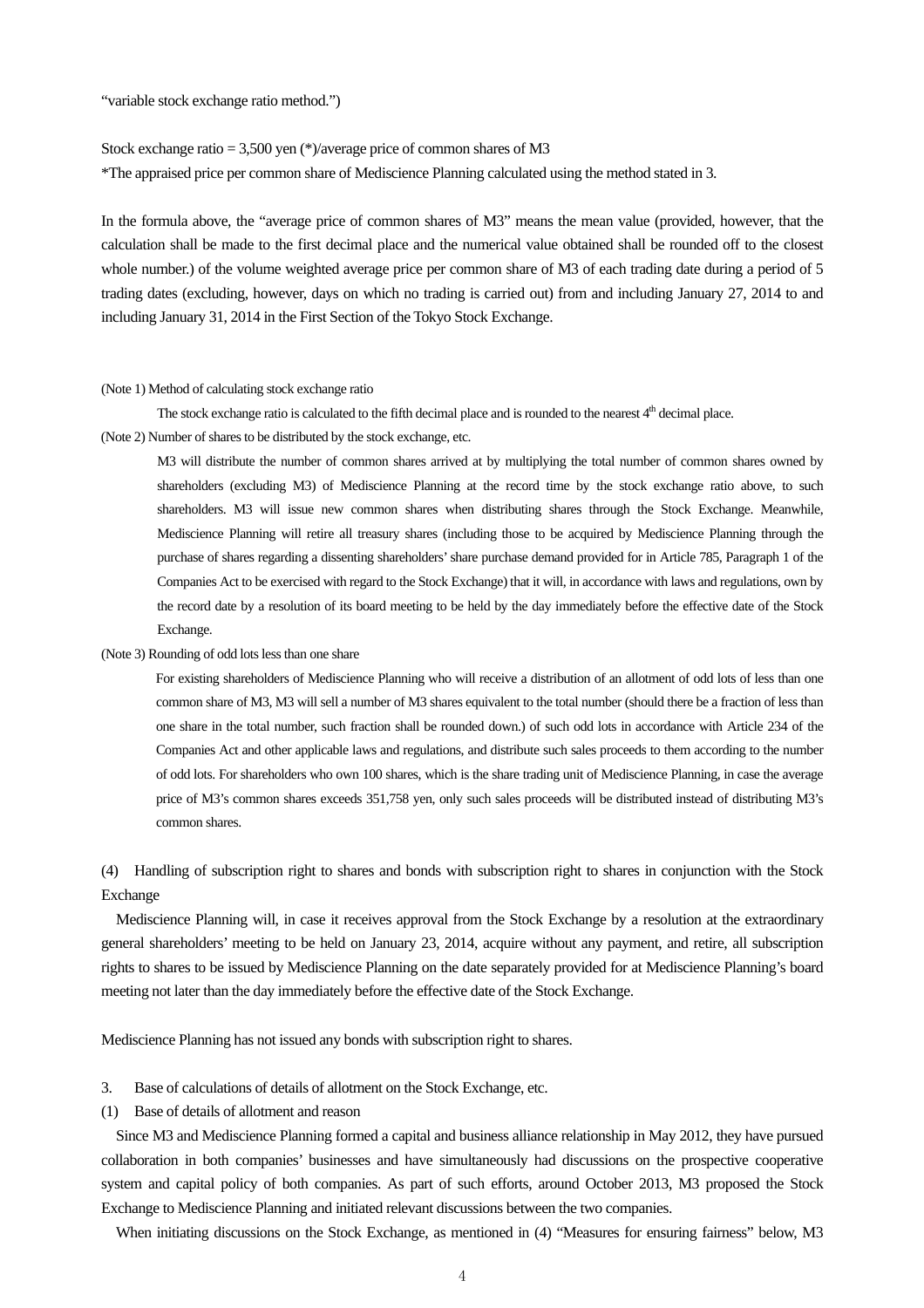appointed Nomura Securities Co., Ltd. (hereinafter, "Nomura Securities") as its independent calculation agent and Kitamura & Hiraga as its legal advisor, to ensure the fairness of the stock exchange ratio of the Stock Exchange and fairness of other aspect of the Stock exchange, and initiated a full-scale consideration of the transaction.

On the other hand, following the proposal made by M3, as mentioned in (4) "Measures for ensuring fairness" and (5) "Measures for avoiding conflict of interests" below, Mediscience Planning appointed ASAHI Business Solution Co., Ltd. (hereinafter, "ASAHI Business Solution") as its independent agent and Mori Hamada & Matsumoto as its legal advisor, to ensure the fairness of the stock exchange ratio of the Stock Exchange and fairness of other aspects of the Stock exchange, and initiated consideration of the proposal made by M3.

M3 and Mediscience Planning have conducted negotiations and discussions in good faith with regard to the purpose of the Stock Exchange, the method of calculating the stock exchange ratio, the stock exchange ratio, etc., taking their financial conditions, trends of business performance, movement of share prices, etc., into consideration.

In a conventional stock exchange, the stock exchange ratio and the number of shares of the wholly owning parent company to be issued as consideration in the stock exchange are finalized at the time such stock exchange is made public. However, in this case, due to the fact that the shares of M3 are listed and are subject to share price fluctuations, the value (market price) of M3 shares to be distributed for allotment to shareholders of Mediscience Planning on the effective date has not yet been finalized. By adopting, on the other hand, the variable stock exchange ratio method, even if the stock exchange ratio and number of shares of M3 as the wholly owning parent company as consideration are not yet finalized, due to the fact that the value of Mediscience Planning's shares is finalized at the time the Stock Exchange is made public and the number of M3 shares to be distributed per share of Mediscience Planning as consideration is based on the average price of M3 shares during a certain period immediately before the effective date, it is possible to finalize the value (market price) of M3 shares to be distributed for allotment to shareholders of Mediscience Planning on the effective date at the time the Stock Exchange Agreement is executed.

Recognizing the importance of paying due regard to the shareholders of Mediscience Planning as much as possible, M3 and Mediscience Planning took into account the interest of the shareholders of Mediscience Planning on a comprehensive basis and carefully discussed the best approach. As a result, the two companies determined that the variable stock exchange ratio method is the optimal method because it has the merit of avoiding price fluctuation risk in the M3 shares to be distributed for allotment through the Stock Exchange, while in a conventional stock exchange shareholders of Mediscience Planning would bear such price fluctuation risk.

Since then, while using as a reference the calculation of the per-share value of common shares of Mediscience Planning (which serves as the basis for calculating the Stock Exchange Ratio) that was received from the respective independent calculation agents, M3 and Mediscience Planning engaged in good faith discussions taking Mediscience Planning's financial condition, trends of business performance, movements of its share price, etc., into consideration. As a result, at M3' board meeting held today, it was judged that it would be appropriate to set the value per common share of Mediscience Planning at 3,500 yen and that this would be in the interests of M3's shareholders'.

In addition, Mediscience Planning took into account the valuation report, dated November 29, 2013 from its calculation agent, ASAHI Business Solution, as well as advice from a legal perspective from its legal advisor, Mori Hamada & Matsumoto, and its board of directors engaged in careful deliberations. Due to the fact that the per-share value of 3,500 yen is, as described under "Matters related to calculations", above the top of the range based on the average market price method and the comparable companies method, and within the range based on the discounted cash flow method, and thus is a reasonable level in light of the valuation report received from ASAHI Business Solution, Mediscience Planning determined that such per-share value would be in the interests of Mediscience's shareholders and a resolution was passed at today's meeting of its board of directors in the manner described under (5) "Measures for avoiding conflicts of interests".

In addition, as to the value of M3 shares to be issued as consideration, while it would be desirable to adopt the share price immediately before the effective date of the Stock Exchange when using the variable stock exchange ratio method, both companies have judged it reasonable to set a certain time period for certain administrative steps required under the securities depository and book entry transfer system before the effective date, and thus have set the value as the mean of the volume weighted average price on each trading date during a certain period immediately before such administrative time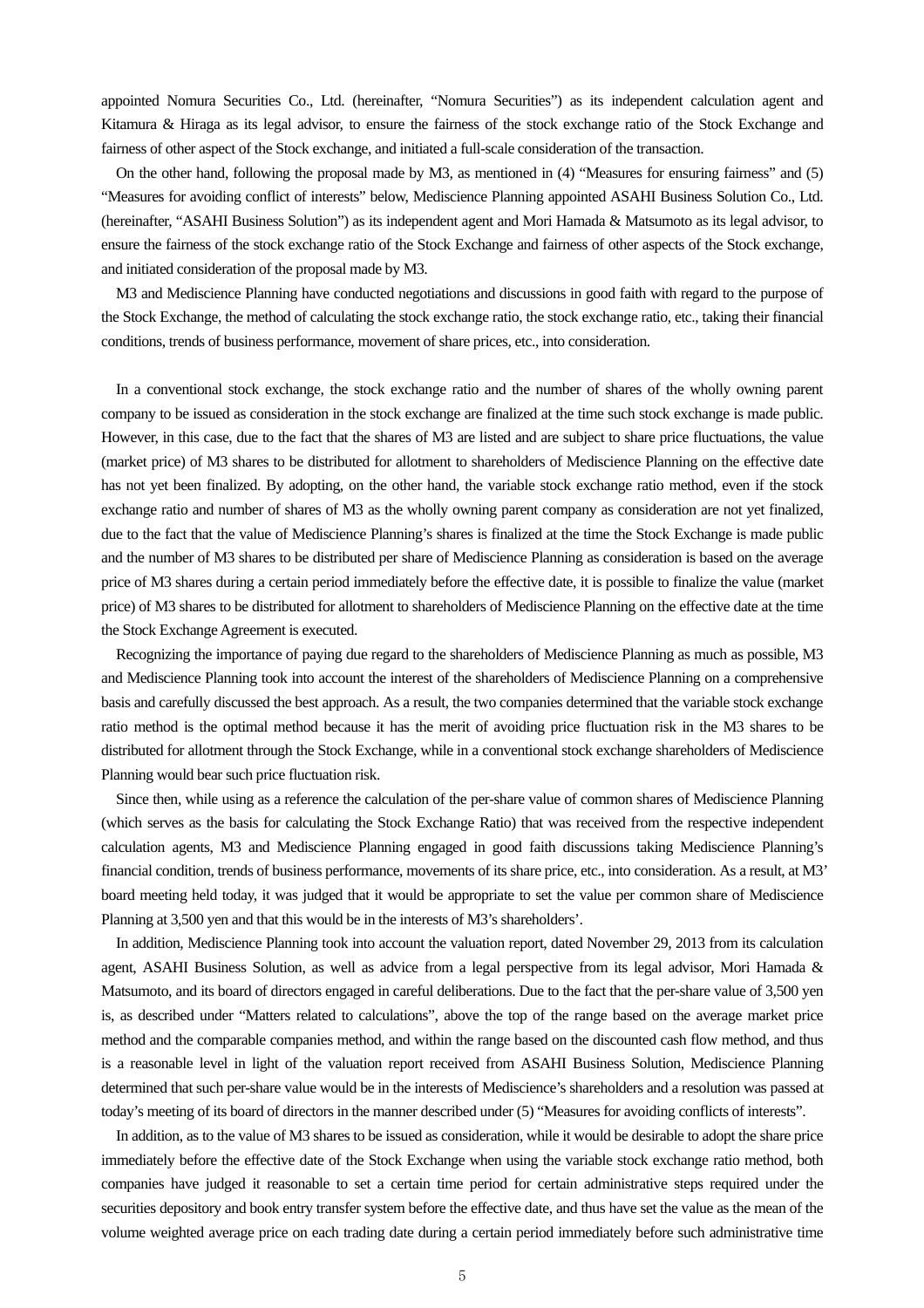period.

#### (2) Matters related to calculations

(i) Names of independent calculation agents and relationship with listed companies

Both Nomura Securities and ASAHI Business Solution are calculation agents independent of M3 and Mediscience Planning, and such companies neither are related parties of M3 and Mediscience Planning nor have important interests to be mentioned with regard to the Stock Exchange.

#### (ii) Outline of calculations

When calculating the stock exchange ratio of the Stock Exchange, M3 and Mediscience Planning have respectively decided to ask independent calculation agents that are separate and independent of each other to calculate the per-share value of Mediscience Planning that serves as a basis for calculating the stock exchange ratio. M3 appointed Nomura Securities, while Mediscience Planning appointed ASAHI Business Solution, as their respective independent calculation agents.

Nomura Securities adopted the average market price method in light of the fact that the shares of Mediscience Planning are listed on TSE JASDAQ and that market prices exist, and the comparable company method in light of the fact that multiple comparable listed companies exist and it is possible to infer the value of shares using the comparable company method, and also conducted the discounted cash flow method (hereinafter, the "DCF method") to reflect the status of future business activities in the valuation, and calculated the value of the shares. The results of the calculations of the per-common share value of Mediscience Planning using each method are as follows:

| Method adopted              | Result of calculation of per-share value |
|-----------------------------|------------------------------------------|
| Average market price method | 2,738-3,010 yen                          |
| Comparable company method   | 2,580-3,219 yen                          |
| DCF method                  | 2,956-4,253 yen                          |

Under the average market price method, setting the record date as November 28, 2013, based on the closing price (2,822 yen) of common shares of Mediscience Planning on the record date in the TSE JASDAQ market, the simple average value (2,774 yen, rounded off to the closest whole number) of closing prices for the most recent week, the simple average value (2,738 yen, rounded off to the closest whole number) of closing prices for the most recent month, the simple average value (2,796 yen, rounded off to the closest whole number) of closing prices for the most recent three months, and the simple average value (3,010 yen, rounded off to the closest whole number) of closing prices for the most recent six months, the value of common shares of Mediscience Planning was analyzed, and from the result, the value per share was calculated in the range between 2,738 yen and 3,010 yen.

Under the comparable company method, the value of common shares of Mediscience Planning obtained through a comparison of market share prices and financial indicators showing profitability, etc., of listed companies that conduct comparably similar businesses to Mediscience Planning was analyzed and, as a result, the per-share value was calculated in the range between 2,580 yen and 3,219 yen.

Under the DCF method, based on the earnings forecast of Mediscience Planning, and taking into account various elements, such as business plans, trends of the business performance up to the most recent possible date, information open to the general public, etc., the company value of Mediscience Planning and the value of common shares of Mediscience Planning were analyzed by discounting the free cash flow Mediscience Planning is expected to generate in the future, to the present value at a certain discount rate, and from the result, the per-share value was calculated in the range between 2,956 yen and 4,253 yen.

When calculating the value per common share of Mediscience Planning, Nomura Securities used information provided by Mediscience Planning and M3, information open to the general public, etc., and performed calculations on the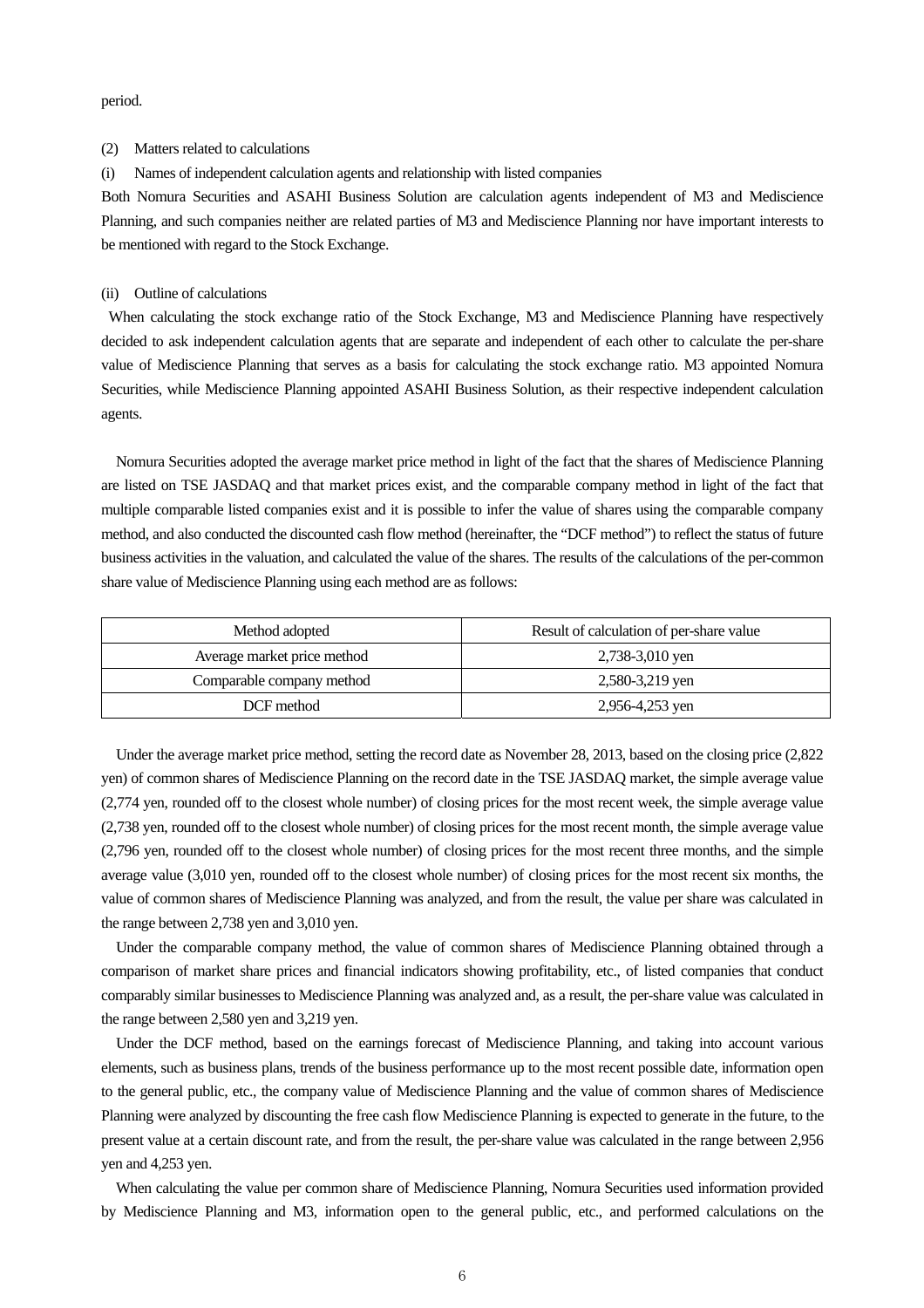assumption that such materials, information, etc., are all accurate and complete, and it did not independently verify their accuracy or completeness. It also neither made evaluations, appraisals, or assessments itself of assets and liabilities (including contingent liabilities) of Mediscience Planning and its affiliated companies, including analysis and valuation of individual assets and liabilities, nor asked any third party institution to make such an appraisal or assessment. The financial forecast (including the earnings plan and other information) of Mediscience Planning is based on the premise that it was studied or prepared by the management of Mediscience Planning and M3 in a reasonable manner based on the best forecasts and judgments currently available to and possible for them. With respect to the earnings plan of Mediscience Planning that Nomura Securities used as the basis for the calculation under the DCF method, there are no business years when a substantial increase/decrease in profits is expected.

ASAHI Business Solution adopted the average market price method in light of the fact that the shares of Mediscience Planning are listed on TSE JASDAQ and that market prices exist, and the comparable listed company method in light of the fact that multiple comparable listed companies exist and it is possible to infer the value of shares using the comparable listed company method, and also conducted the DCF method to reflect the status of future business activities in the valuation, and calculated the value of the shares. The results of the calculations of the per-common share value of Mediscience Planning by use of each method are as follows:

| Method adopted              | Result of calculation of per-share value |
|-----------------------------|------------------------------------------|
| Average market price method | 2,738-3,010 yen                          |
| Comparable company method   | 2,890-3,250 yen                          |
| DCF method                  | 3,270-3,970 yen                          |

Under the average market price method, setting the record date as November 28, 2013, based on the simple average value (2,738 yen, rounded off to the closest whole number) of closing prices of common shares of Mediscience Planning on the TSE JASDAQ market for the most recent month, the simple average value (2,796 yen, rounded off to the closest whole number) of closing prices for the most recent three months and the simple average value (3,010 yen, rounded off to the closest whole number) of closing prices for the most recent six months, the value of common shares of Mediscience Planning was analyzed and, as a result, the per-share value was calculated in the range between 2,738 yen and 3,010 yen.

Under the comparable company method, common shares of Mediscience Planning were analyzed through comparison with market share prices and financial indicators showing profitability, etc., of listed companies that conduct comparably similar businesses to Mediscience Planning and, as a result, the per-share value was calculated in the range between 2,890 yen and 3,250 yen.

Under the DCF method, based on earnings forecast of Mediscience Planning taking into account various elements, such as business plans, trends of business performance up to the most recent possible date, information open to the general public, etc., the company value of Mediscience Planning and the value of common shares of Mediscience Planning were analyzed by discounting the free cash flow Mediscience Planning is expected to generate in the future, to the present value at a certain discount rate, and from the result, the per-share value was calculated in the range between 3,270 yen and 3,970 yen.

When calculating the value per common share of Mediscience Planning, ASAHI Business Solution used information provided by Mediscience Planning, information open to the general public, etc., and made calculations on the assumption that such materials, information, etc., are all accurate and complete, and did not independently verify their accuracy and completeness. It also neither made evaluations, appraisals, or assessments itself of assets and liabilities (including contingent liabilities) of Mediscience Planning and its affiliated companies, including analysis and valuation of individual assets and liabilities, nor asked any third-party institution to make such appraisals or assessments. The financial forecast (including earnings plan and other information) of Mediscience Planning is based on the premise that it was studied or prepared by the management of Mediscience Planning in a reasonable manner based on the best forecast and judgment currently available to and possible for them.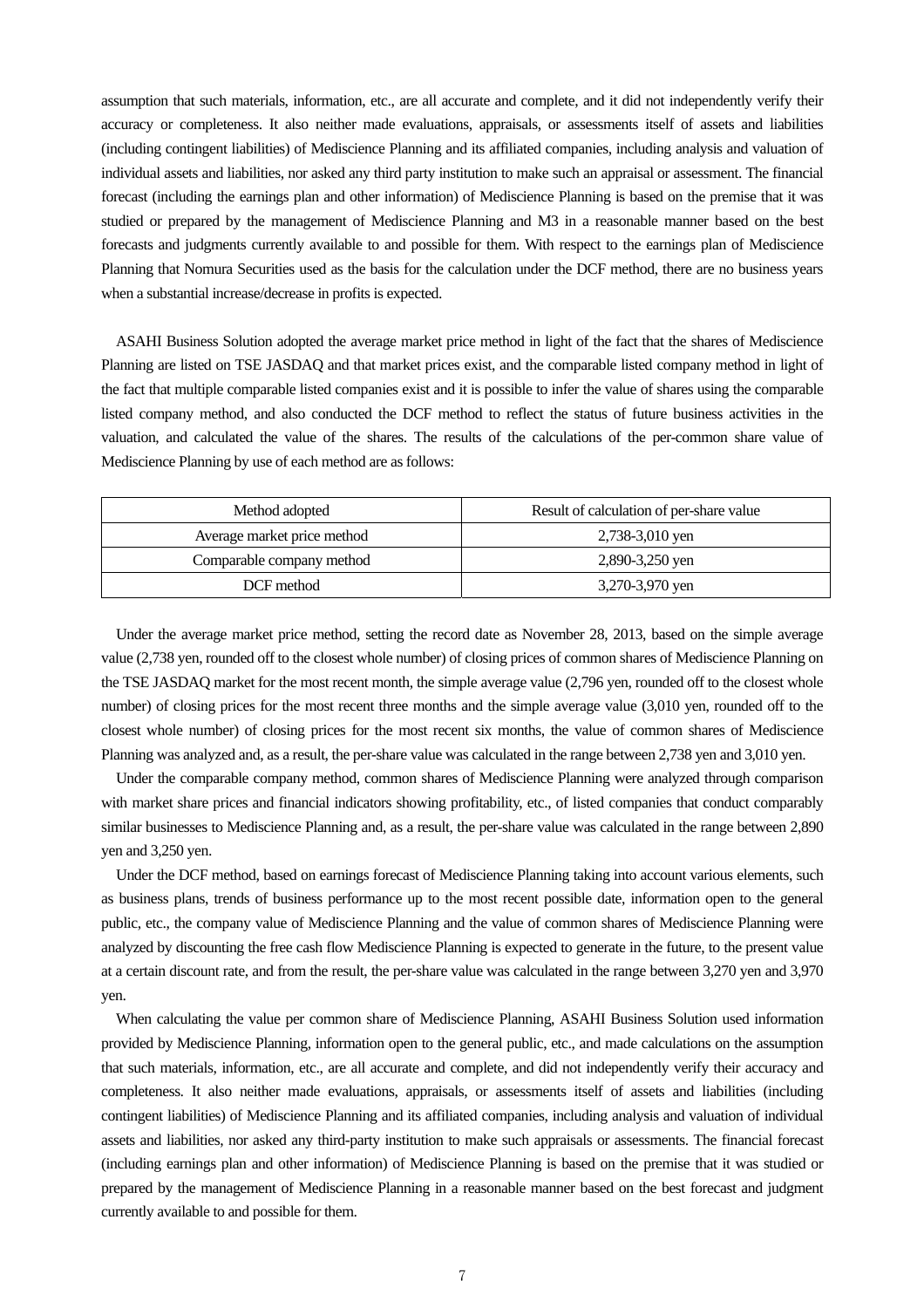In addition, in the earnings plan of Mediscience Planning that ASAHI Business Solution used as the basis of the calculation under the DCF method, there are no business years when a substantial increase/decrease in profits is expected.

#### (3) Expectation to become delisted and reason

Through the Stock Exchange, as of February 18, 2014, M3 will become the wholly owning parent company of Mediscience Planning, and the common shares of Mediscience Planning, which will become its wholly owned subsidiary company, will be delisted on February 13, 2014 (the last trading day will be February 12, 2014), in accordance with the delisting standards of TSE JASDAQ. Although the common shares of Mediscience Planning will not be traded on the TSE JASDAQ market after the delisting, common shares of M3 will, as stated in 2. (3) above, be allotted to shareholders of Mediscience Planning in accordance with the Stock Exchange Agreement.

Because common shares of M3 to be distributed as consideration for the Stock Exchange have been listed on the Tokyo Stock Exchange, shareholders who receive an allotment of one or more common shares of M3 through the Stock Exchange will be able to continue to trade on the stock exchange markets, and thus we believe they will be able to secure liquidity for the shares they receive.

For details of rounding of fractions in case odd lots of M3 common shares that are less than one share are distributed to shareholders of Mediscience Planning through the Stock Exchange, please refer to (Note 3) of 2. (3) above.

#### (4) Measures for ensuring fairness

Because M3 owns 25.00% of the outstanding shares of Mediscience Planning and has treated Mediscience Planning as an equity method affiliate and the fact that Mr. Itaru Tanimura, who is the Representative Director of M3, is also a director of Mediscience Planning, in order to ensure the fairness of the stock exchange ratio, when carrying out the Stock Exchange, both companies, as stated in 3. (2) above, respectively asked independent calculation agents to calculate the per-common share value of Mediscience Planning, which serves as the basis for calculating the stock exchange ratio. Using the results of the calculations as a reference, the two companies have conducted negotiations and discussions in good faith, and reached an agreement to conduct the Stock Exchange based on the stock exchange ratio stated above after adopting the variable stock exchange ratio method, and the related resolutions were passed at the respective board meetings held today.

Neither M3 nor Mediscience Planning has obtained a fairness opinion regarding the per-common share value of Mediscience Planning from the independent calculation agents.

In addition, as the legal advisors for the Stock Exchange, M3 appointed Kitamura & Hiraga and Mediscience Planning appointed Mori Hamada & Matsumoto, and both companies accordingly received advice from a legal perspective with respect to various procedures for the Stock Exchange, the method and process of decision-making, etc., at board meetings, etc.

#### (5) Measures for avoiding conflict of interests

Because M3 owns 25.00% of the outstanding shares of Mediscience Planning and has treated Mediscience Planning as an equity method affiliate, and the fact that Mr. Itaru Tanimura, who is the Representative Director of M3, is also one of the four directors of Mediscience Planning, M3 has taken the following measures:

Mr. Itaru Tanimura, did not participate in the deliberations or the resolution regarding the Stock Exchange at the board meeting of Mediscience Planning from the viewpoint of avoiding a conflict of interests, and did not take part in discussions and negotiations with M3 regarding the Stock Exchange.

All directors excluding Mr. Itaru Tanimura attended the board meeting of Mediscience Planning above and passed the resolution on the Stock Exchange by unanimous consent. In addition, all of the auditors (all three auditors are outside company auditors) attended the board meeting above and expressed no objections to the conclusion of the Stock Exchange Agreement.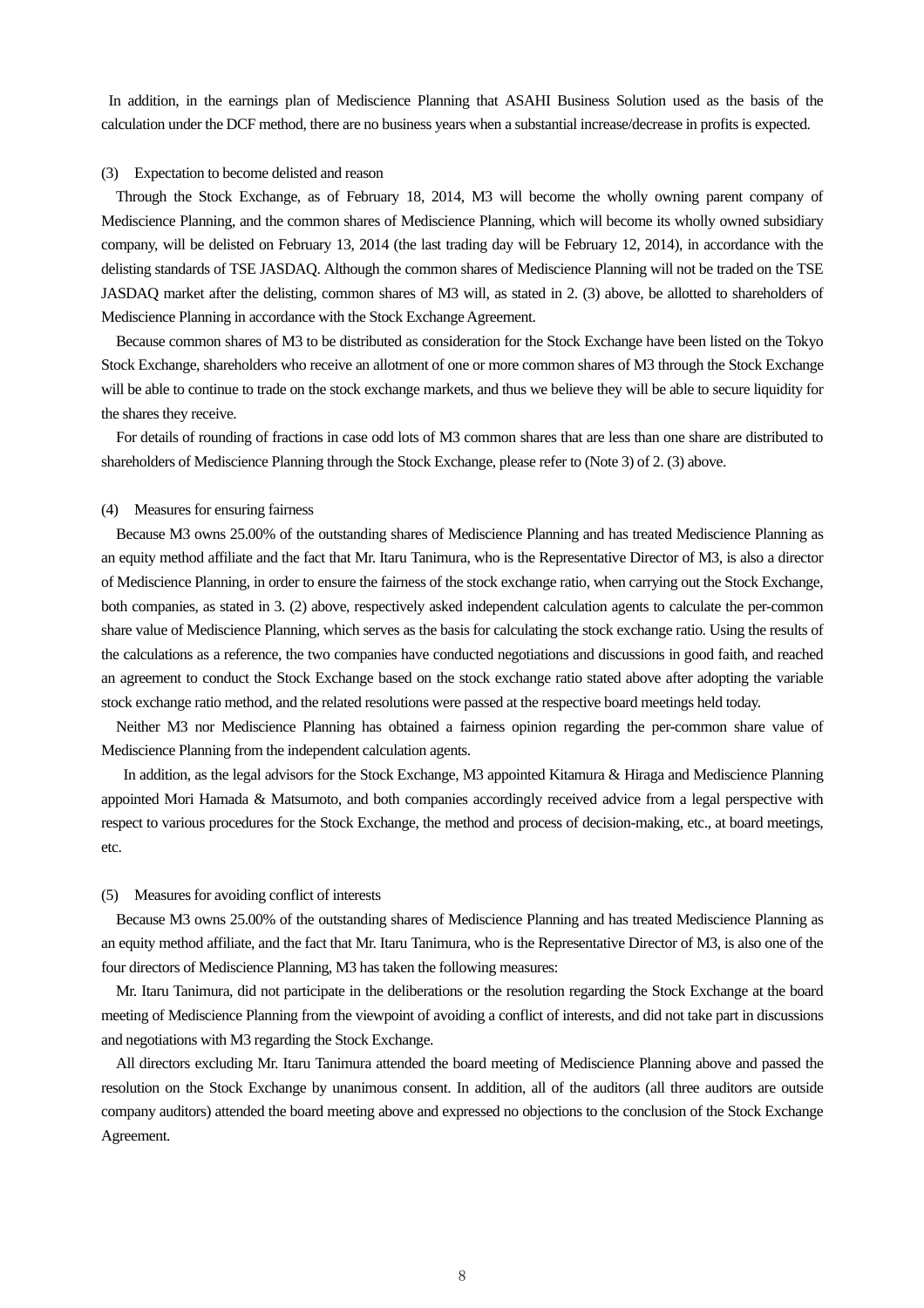|      |                                                     | Wholly Owning Parent Company in<br>stock exchange                                                                                                                               |              | Wholly Owned Subsidiary Company in<br>stock exchange                                               |              |  |
|------|-----------------------------------------------------|---------------------------------------------------------------------------------------------------------------------------------------------------------------------------------|--------------|----------------------------------------------------------------------------------------------------|--------------|--|
| (1)  | Name                                                | M3, Inc.                                                                                                                                                                        |              | Mediscience Planning Inc.                                                                          |              |  |
| (2)  | Location                                            | 1-11-44, Akasaka, Minato-ku, Tokyo                                                                                                                                              |              | 1-1-7 Higashi-nihonbashi, Chuo-ku,<br>Tokyo                                                        |              |  |
| (3)  | Job title and name of the<br>company representative | Itaru Tanimura, Representative Director                                                                                                                                         |              | Akinori Urae, Chairman and Chief<br><b>Executive Officer</b>                                       |              |  |
| (4)  | Description of business                             | Provision of medical-related services<br>through the utilization of the Internet                                                                                                |              | <b>CRO</b> business                                                                                |              |  |
| (5)  | Capital                                             | 1,385,080,000 yen                                                                                                                                                               |              | 361,520,000 yen                                                                                    |              |  |
| (6)  | Date of establishment                               | September 29, 2000                                                                                                                                                              |              | September 20, 1982                                                                                 |              |  |
| (7)  | Number of outstanding<br>shares                     | 1,589,958 shares                                                                                                                                                                |              | 2,597,600 shares                                                                                   |              |  |
| (8)  | End of accounting period                            | March 31                                                                                                                                                                        |              | August 31                                                                                          |              |  |
| (9)  | Number of employees                                 | 1,207 (consolidated)                                                                                                                                                            |              | 748 (consolidated)                                                                                 |              |  |
| (10) | Main customers                                      | Domestic pharmaceutical companies,<br>etc.                                                                                                                                      |              | Domestic pharmaceutical companies, etc.                                                            |              |  |
| (11) | Main banks                                          | Sumitomo Mitsui Banking Corporation<br>The Bank of Tokyo-Mitsubishi UFJ,<br>Ltd.<br>Mizuho Bank, Ltd.                                                                           |              | The Bank of Tokyo-Mitsubishi UFJ, Ltd.<br>Mizuho Bank, Ltd.<br>Sumitomo Mitsui Banking Corporation |              |  |
|      |                                                     | Sony Corporation                                                                                                                                                                | 40.1%        | M3, Inc.                                                                                           | 25.0%        |  |
|      |                                                     | Japan Trustee Services Bank,<br>Ltd.<br>The Master Trust Bank of<br>Japan Ltd.                                                                                                  | 6.1%<br>4.9% | K.K. Random Square<br>Akinori Urae                                                                 | 9.8%<br>9.3% |  |
|      |                                                     | Itaru Tanimura<br>Trust & Custody<br>Service<br>Bank, Ltd.                                                                                                                      | 3.0%<br>1.9% | K.K. SunCare<br>The Bank of New York Mellon<br>as agent BNYM AS EA Dutch<br>Pension Omnibus 140016 | 7.8%<br>5.5% |  |
|      |                                                     | Northern Trust Company<br>(AVFC) Sub-account<br><b>American Clients</b><br>(Standing proxy: The<br>Hongkong and Shanghai<br><b>Banking Corporation Limited</b><br>Tokyo Branch) | 1.5%         | Mediscience Planning<br>Employees' Shareholding<br>Association                                     | 4.7%         |  |
| (12) | Major shareholders and<br>their shareholding ratios | Goldman Sachs & Co.<br><b>Regular Account (Standing</b><br>proxy: Goldman Sachs Japan<br>Co., Ltd.)                                                                             | 1.3%         | Kyoro Sakai                                                                                        | 3.1%         |  |
|      |                                                     | Deutsche Bank AG London-<br>PB Non-Treaty Clients 613<br>613 (Standing proxy:<br>Deutsche Securities, Inc.)                                                                     | 1.3%         | Toshiaki Amamoto                                                                                   | 2.3%         |  |
|      |                                                     | <b>BBH</b> for Oppenheimer Global<br>Opportunities Fund (Standing<br>proxy: The Bank of Tokyo-<br>Mitsubishi UFJ, Ltd.)                                                         | 1.3%         | Shin Irie                                                                                          | 2.3%         |  |
|      |                                                     | <b>State Street Bank and Trust</b><br>Company (Standing proxy:<br>Hongkong and Shanghai<br><b>Banking Corporation Limited</b><br>Tokyo Branch)                                  | 1.1%         | Masaya Mikami                                                                                      | 2.0%         |  |

## 4. Outlines of companies involved in Stock Exchange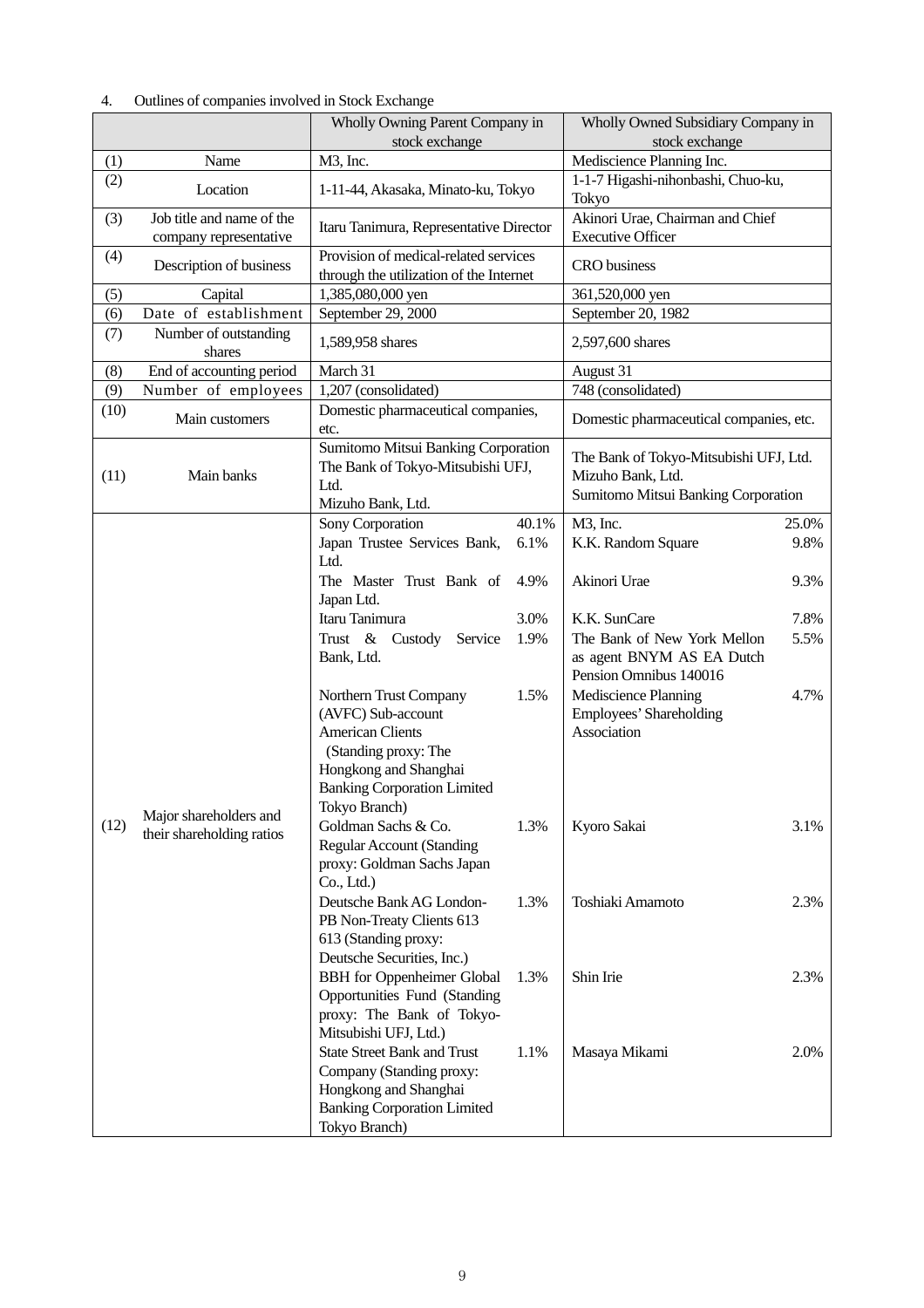| (13)                     | Relationships between<br>companies involved                         |                                                                                                                                                                                                                                |                               |                               |                                        |                                |                                |
|--------------------------|---------------------------------------------------------------------|--------------------------------------------------------------------------------------------------------------------------------------------------------------------------------------------------------------------------------|-------------------------------|-------------------------------|----------------------------------------|--------------------------------|--------------------------------|
|                          | Capital relationship                                                | M3 owns 649,400 shares equivalent to 25.00% of the total number of shares<br>outstanding (2,597,600 shares) of Mediscience Planning.                                                                                           |                               |                               |                                        |                                |                                |
|                          | Personal relationship                                               | Mr. Itaru Tanimura, who is the Representative Director of M3, also serves as a<br>director of Mediscience Planning.                                                                                                            |                               |                               |                                        |                                |                                |
|                          | Business relationship                                               | Mediscience Planning commissions and accepts commissions of business related to<br>the secondment of monitors to and from M3's consolidated subsidiaries, and<br>outsources translation work to M3's equity method affiliates. |                               |                               |                                        |                                |                                |
|                          | Situation applicable to<br>related party                            | Mediscience Planning is M3's equity-method affiliate, and thus M3 and Mediscience<br>Planning are related parties with each other.                                                                                             |                               |                               |                                        |                                |                                |
| (14)                     | Operating results and financial conditions for the last three years |                                                                                                                                                                                                                                |                               |                               |                                        |                                |                                |
|                          |                                                                     | M <sup>3</sup><br>(Consolidated)                                                                                                                                                                                               |                               |                               | Mediscience Planning<br>(Consolidated) |                                |                                |
| End of accounting period |                                                                     | Fiscal year<br>ended<br>March                                                                                                                                                                                                  | Fiscal year<br>ended<br>March | Fiscal year<br>ended<br>March | Fiscal year<br>ended<br>August         | Fiscal year<br>ended<br>August | Fiscal year<br>ended<br>August |
|                          |                                                                     | 2011                                                                                                                                                                                                                           | 2012                          | 2013                          | 2011                                   | 2012                           | 2013                           |
|                          | Consolidated net assets                                             | 13,708                                                                                                                                                                                                                         | 17,480                        | 23,472                        | 1,571                                  | 1,825                          | 2,056                          |
|                          | Consolidated total assets                                           | 17,786                                                                                                                                                                                                                         | 23,017                        | 30,853                        | 3,660                                  | 3,961                          | 4,983                          |
|                          | Consolidated net assets per share<br>(yen)                          | 8,465.10                                                                                                                                                                                                                       | 10,664.80                     | 14,001.25                     | 605.01                                 | 702.83                         | 805.46                         |
|                          | Consolidated net sales                                              | 14,646                                                                                                                                                                                                                         | 19,040                        | 26,007                        | 7,125                                  | 7,845                          | 8,240                          |
|                          | Consolidated operating<br>income                                    | 6,031                                                                                                                                                                                                                          | 7,648                         | 9,294                         | 655                                    | 784                            | 732                            |
|                          | Consolidated ordinary income                                        | 6,143                                                                                                                                                                                                                          | 7,695                         | 9,625                         | 659                                    | 719                            | 749                            |
|                          | Consolidated net income                                             | 3,486                                                                                                                                                                                                                          | 4,492                         | 5,598                         | 368                                    | 345                            | 444                            |
|                          | Consolidated net income per<br>share (yen)                          | 2,218.36                                                                                                                                                                                                                       | 2,843.43                      | 3,526.67                      | 141.92                                 | 133.02                         | 173.97                         |
|                          | Dividend per share (yen)                                            | 2,500.00<br>1,200.00<br>30.00<br>40.00<br>50.00<br>5,000.00                                                                                                                                                                    |                               |                               |                                        |                                |                                |

(Note 1) M3 carried out a 2-for-1 common share split on October 1, 2011 and a 3-for-1 common share split on October 1, 2012. The calculations for "Consolidated net assets per share" and "Consolidated net income per share" were based on the assumption that these share splits were carried out at the beginning of the fiscal year ended March 2011.

(Note 2) No adjustments arising from these share splits were made to the amount of "Dividend per share."

(Note 3) Figures above are expressed in millions of yen (except as otherwise specified).

5. Status after the Exchange

|                  |                                                     | Wholly Owning Parent Company in stock exchange                                |  |  |
|------------------|-----------------------------------------------------|-------------------------------------------------------------------------------|--|--|
| $\left(1\right)$ | Name                                                | M3, Inc.                                                                      |  |  |
| (2)              | Location                                            | 1-11-44, Akasaka, Minato-ku, Tokyo                                            |  |  |
| (3)              | Job title and name of the<br>company representative | Itaru Tanimura, Representative Director                                       |  |  |
| (4)              | Description of business                             | Provision of medical-related services through the utilization of the Internet |  |  |
| (5)              | Capital                                             | $1,385,088$ thousand yen                                                      |  |  |
| (6)              | End of accounting period                            | March 31                                                                      |  |  |
| (7)              | Net assets                                          | Not yet finalized as of this point in time.                                   |  |  |
| (8)              | <b>Total assets</b>                                 | Not yet finalized as of this point in time.                                   |  |  |

# 6. Outline of accounting treatment

The he Stock Exchange will be treated as an "acquisition" under the Accounting Standard for Business Combination, with Mediscience Planning treated as being acquired by M3. In connection with this treatment, goodwill is expected to recognized by M3 and years of amortization have yet to be finalized as of this point in time, we will disclose them as soon as they have been finalized.